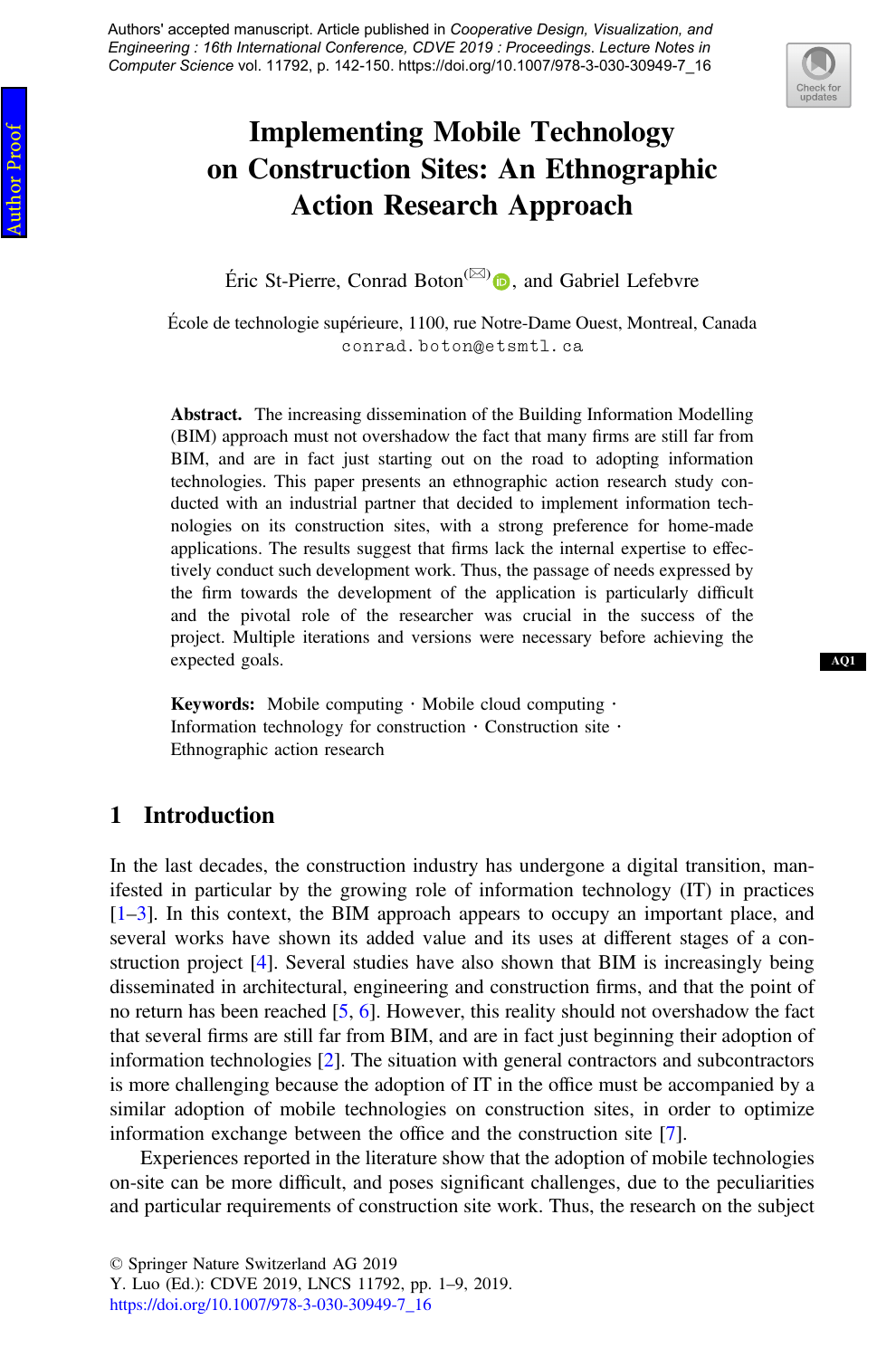<span id="page-1-0"></span>is often based on generic solutions [\[8](#page-7-0), [9](#page-7-0)], and is limited to the study of related issues [[10,](#page-7-0) [11\]](#page-7-0), the link with BIM and the ability of site actors to adapt their work processes to these tools  $[12-15]$  $[12-15]$  $[12-15]$  $[12-15]$ , and the study of perceived added value  $[16-20]$  $[16-20]$  $[16-20]$  $[16-20]$ . Very few studies [[14\]](#page-7-0) have explored the issue using a participatory approach to identify the real needs of firms, their ability to meet their own needs with their in-house resources, and the issues associated with their decisions. The research presented in this article took place at the premises of an industrial partner which decided to implement information technologies on its construction sites, with a strong preference for home-made applications. The objective of the research is to understand the internal dynamics allowing proceeding from the initial situation of the firm and the needs expressed, towards a solution adapted to the realities of its construction sites.

The article is organized into four main parts. The first part presents related works. The second part introduces the methodology. The third part presents the context and the main results. The fourth part concludes the paper and presents the future works.

## 2 Related Works

#### 2.1 Information Technology in the Construction Industry

Two main flows appear in the production chain of a construction activity, as proposed by Sunke [[21\]](#page-8-0): the flow of material and the flow of information, with strong interactions between the two. These flows correspond to the two major sub-processes identified by Bjork [\[22](#page-8-0)], namely, the information sub-process and the hardware subprocess. The material sub-process is the more tangible of the two, but needs the information sub-process, since, along with material and energy, information is the third fundamental component of sociotechnical systems [\[23](#page-8-0)]. Information Technology (IT) can be defined as "the use of electronic machines and programs for the processing, storage, transfer and presentation of information" [\[22](#page-8-0)]. The formats commonly used to represent information in construction are text documents, 2D and 3D drawings, schedules in bar chart and other formats, various diagrams and charts, tables, etc. The solutions to construction project problems are highly dependent on the experience and judgment of professionals and involve uncertainties. These barriers to applying IT in architecture, engineering and construction (AEC) lead to a challenging and interesting problem when it comes to producing an inventory of the use and the impact of IT on the industry.

Debate on the subject focuses on the premise that while demand actually exists, current technology-based solutions proposed to the industry are not adapted enough to support current needs [[17,](#page-8-0) [24](#page-8-0)]. According to Bowden et al. [[17\]](#page-8-0), those involved in the development of such systems tend to focus on what is technically exciting and on what presents great challenges, rather than on the real needs and issues facing construction companies. Several other factors could also be raised as contributing to delays in the use of information technology; these factors can in fact be considered as barriers to adoption. Based on Bowden et al. [\[17](#page-8-0)], we can summarise the factors as follows: lack of leadership, resistance to change, fragmentation of the industry, difficulty of use and lack of internal competencies.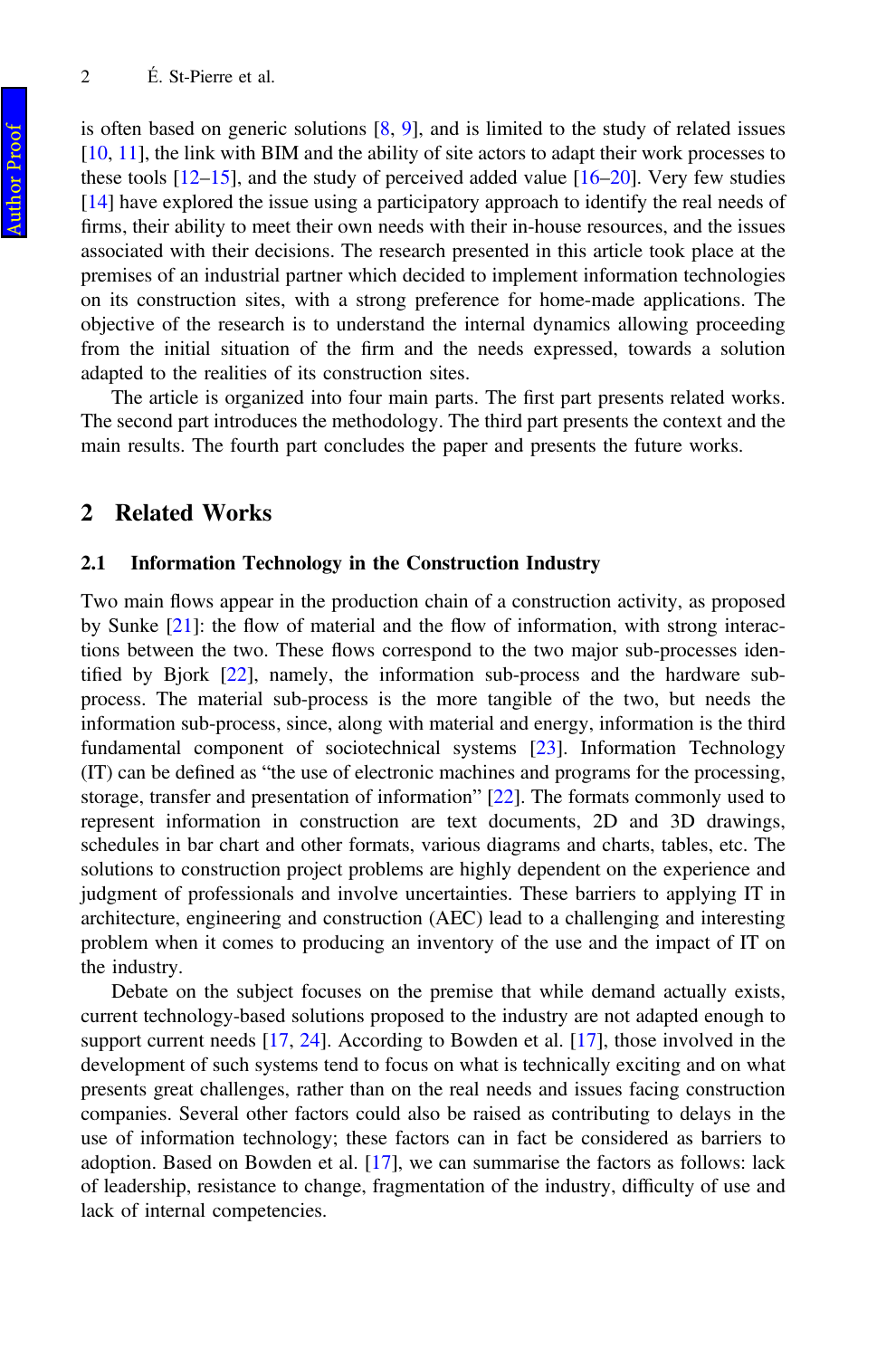#### <span id="page-2-0"></span>2.2 Mobile Computing for Construction Sites

According to Rebolj and Menzel (2004), because of its specific characteristics, the architecture, engineering, construction (AEC) industry is a very good field for the implementation of mobile computing. They defined mobile computing through three main components: (1) computers usable while being in motion, excluding conventional notebooks; (2) networks with enough bandwidth accessible while in motion; (3) mobile applications to support personalisation and context sensitivity [[25\]](#page-8-0). Mobile information technology then includes "tablet PCs and all kinds of pocket computers […] and wearable computers" [\[25](#page-8-0)], aims to enable workers to "to roam seamlessly with computing and communication functionalities in an uninterrupted way" [\[9](#page-7-0)]. Its deployment has been enabled in different industries by the development of "affordable mobile technologies", making it common for mobile users to "capture, store and reuse information" [[17\]](#page-8-0). Rebolj and Menzel (2004) argued that mobile computing is not just another information technology, but a very important factor in construction, with the potential "to increase the effective use of IT in an integrated and holistic way" [[10\]](#page-7-0). Indeed, mobile computing can "extend the boundary of information systems from site offices to actual work sites and ensure real-time data flow to and from construction work sites" [[10\]](#page-7-0).

Nowadays, technology has evolved dramatically, and most of the preceding issues are no longer as pertinent. Mobile cloud computing has considerably increased mobile device computing resources [[26\]](#page-8-0). It combines cloud-based storage and application processing services to improve compute-intensive applications and off-device storage on mobile devices. This computing can implement multiple strategies of augmentation (storage, screen, energy, application processing) in order to alleviate the resource limitations of traditional mobile computing systems  $[26, 27]$  $[26, 27]$  $[26, 27]$  $[26, 27]$ . It can thus significantly reduce the cost of mobile application development and execution, while greatly extending the resources and the services provided [\[28](#page-8-0)]. Abolfazli et al. (2014) proposed a comparison between cloud-based computing and traditional resources, showing that cloud-based systems ensure higher computational power, elasticity, user experience, reliability, security and safety. Many recent research works have explored the question of the use of mobile computing on construction sites. Some of them have studied the use of mobile apps on construction sites, focusing on the added value brought to construction projects [[16](#page-8-0)–[18,](#page-8-0) [20](#page-8-0)], or on extending the uses of BIM on construction sites, using mobile cloud computing  $[13-15]$  $[13-15]$  $[13-15]$  $[13-15]$ .

### 3 Research Approach

Action research is a research approach based on the belief that it is by acting first and foremost that scientific data can be collected [\[29](#page-8-0)]. is a method that prioritises practice and collaboration between practitioners and researchers throughout the project process. However, it does not necessarily offer tools and techniques to allow a good understanding of the process. Ethnographic research proposes these tools and techniques for research. It was developed by anthropologists for the study of human culture, but in recent decades, it has been used as an instrument of observation for the implementation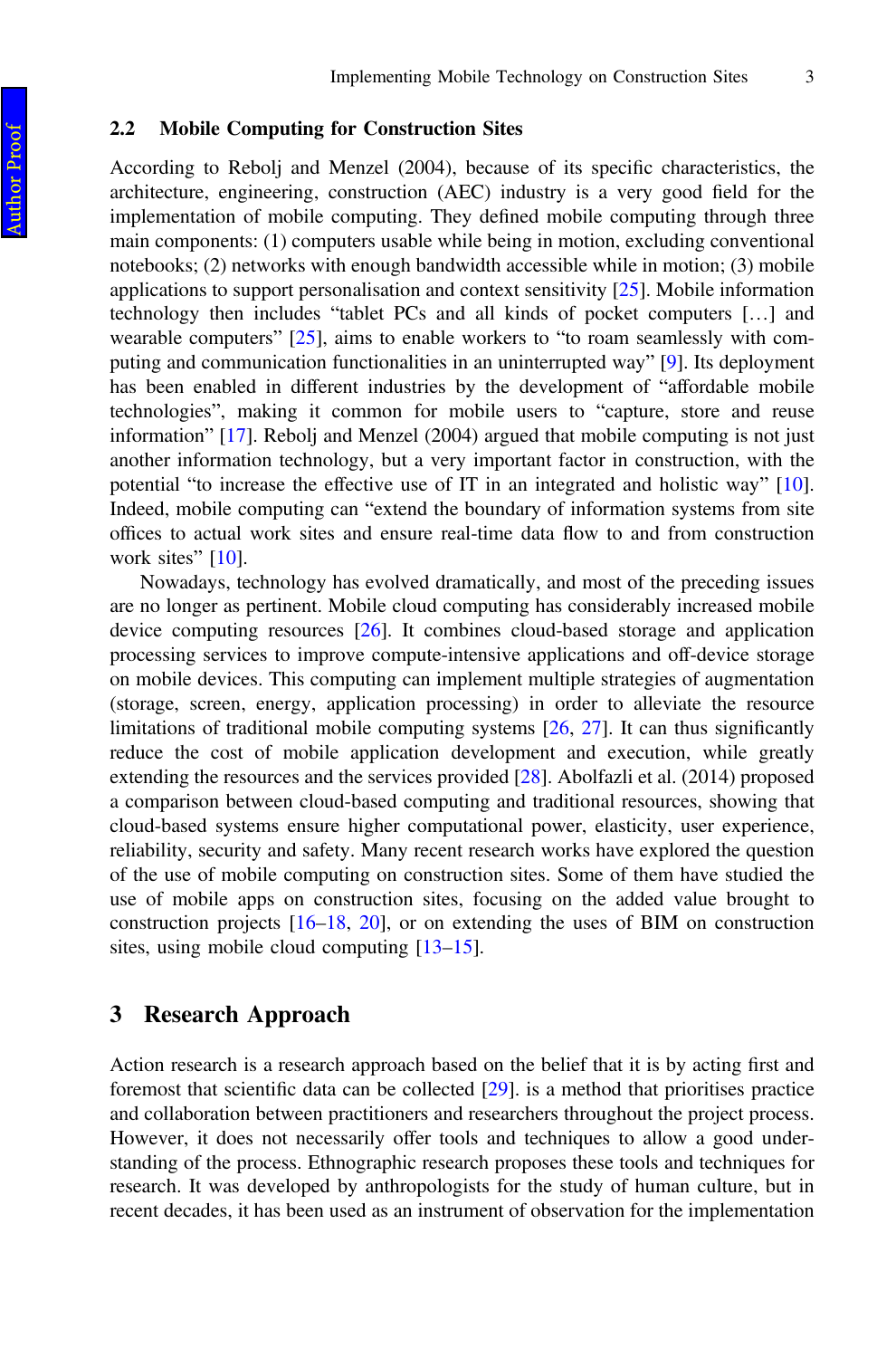<span id="page-3-0"></span>of technologies in systems. Ethnographic action research focuses on understanding the actions, thoughts and feelings of professionals, throughout their work day. This makes it possible to implement customised systems that are tailored to meet their real needs, using the ethnographic action research approach as proposed by Hartmann et al. (2009). This type of research must draw information from several sources, such as existing and completed forms, interviews, observations, reports, etc. To be possible, it requires a good integration of the researcher into the project team. After all the information is gathered, it will be possible to determine and design a platform adapted to the needs. With ethnographic action research, it is important to always be able to compare results with the initially identified needs [[30\]](#page-8-0).

In this research, we use the ethnographic action research principle explained above. Observations, internal documentation reviews and interviews are conducted in order to understand the business context and to identify the needs. The appropriate solutions are then proposed according to these needs, and implemented in a pilot project, to evaluate the proposals. The choice of the device was conducted in 3 steps. First, a list of requirements was established, based on the previously identified need. In the light of these requirements, the researcher prepared a shortlist of devices that potentially meet the needs. Working with the internal developers, additional criteria were then used to preselect the most appropriate devices. Finally, discussions with upper management and the operational workers led to the choice of one device.

# 4 Main Results

#### 4.1 The Context

The industrial partner is a steel structure company that has been operating in the field for 40 years. It manufactures and installs steel frames, and in some cases, can offer design services. When fully operational, the firm employs close to 150 people. Although cell phones and e-mails are widely used in the firm for communication, paper is still present, and is the most used tool for management by project managers. This is also the reality for the many projects carried out by the company, which therefore leads to significant information duplication. Indeed, the use of paper is still a necessity as it allows forepersons and superintendents to do their work, including the management of incoming information from forepersons and clients (drawings, training plans, health and safety sheets, daily reports, inspection sheets, additional worksheets, etc.). The most illustrative example of the importance of paper and the duplication of information is related to management of the overtime worksheets. Once the overtime worksheets have been completed by the superintendent or the coordinator at the end of the day, the superintendent must sign them and send them to the client for approval and signature. After signing, he must scan and email them to the project manager. Then, he must place them in an envelope which will be mailed to the central office which keeps the original copies in dedicated folders. Whenever things have to be verified by the project manager before the client's signature, the process time is significantly extended.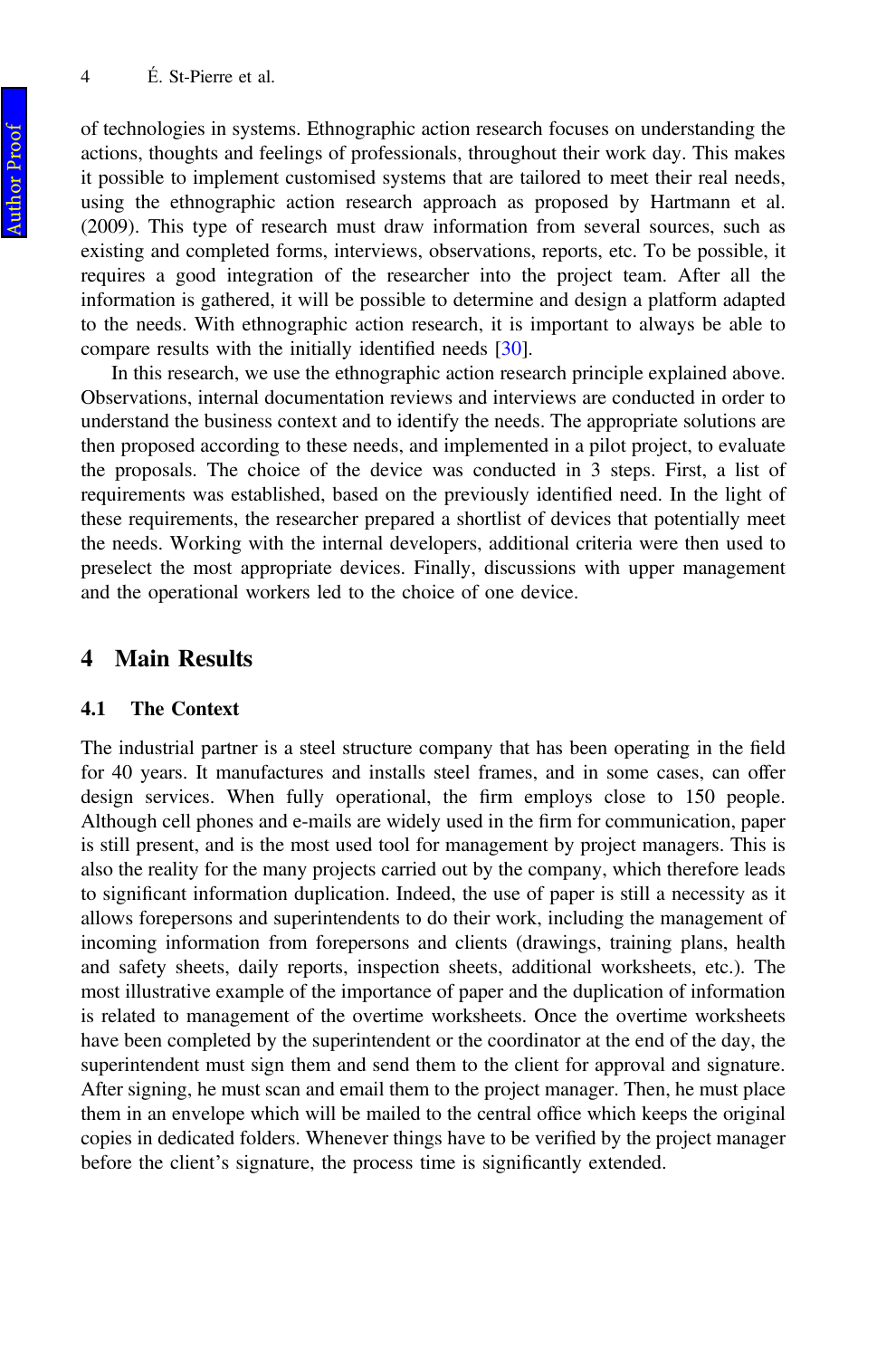Following the study of the internal documentation, observations of real-life experiences in the field, and interviews with stakeholders, the most important needs were identified in order to understand the current processes of the company and the review of the literature; these needs were related to information sharing and communication, access to information and simplification of existing processes, the mobility and the durability of tools, and increased productivity. More specific needs, such as those relating to the technology choice (hardware and software), helped to better guide the final decision and meet the needs of the company. Particular attention was paid to the work environment and the harsh construction site conditions. The selected hardware then had to meet the durability, strength and versatility requirements, in addition to more conventional requirements such as known operating system, and storage capacity.

#### 4.2 Choosing the Mobile Device and Designing the Application

Ten tablets were selected and compared. The comparison elements are presented in Appendix A. Only three technologies most corresponding to the identified needs were chosen. The first was from Dell, the Latitude 7212 Rugged Extreme tablet. It meets all the needs presented above. However, it comes with a high price tag. The second is the FZ-G1 tablet, from Panasonic. Like the first tablet, it also meets all identified needs and has a slightly high price. The third one is the ET50/55 tablet from Zebra. Of the three products, it presents the most advantageous price for what it can offer as characteristics. The final choice was the Dell Latitude 7212 Rugged Extreme. The reason was simply a matter of availability. The Panasonic is more difficult to obtain and a contact at Dell facilitated communications. The final price for the technology was \$3500 Canadian dollars, including a scanner module and an interchangeable battery.

The design of the application was the part that required the most effort as compared to the other aspects of the project. As a result, not all of the originally planned functionalities were included in the final solution. Four functionalities were initially selected in relation to the current context and needs: the daily job site report, time sheets for workers, overtime worksheets, and access to PDF drawings. The application was designed in three complementary and iterative phases, namely, Balsamiq mock-ups; a first development phase, with QT Creator; and a second design phase, with Delphi. The project team evaluated the results of the first version of the platform designed using QT Creator, and was not happy with the results. This first interface was then abandoned. A second attempt was made with QT Creator, using QML, a derivative of HTML that allows for more mobile-friendly applications. However, only one person in the team had knowledge of this language. This made for a difficult and time-consuming development (with QML), and once again, the decision was made to abandon the application created with QT Creator. After the failure of the first versions of the application, created with QT Creator, a decision was made to use the program with which most of the company's platforms are made, namely, Delphi. The team has advanced knowledge of Delphi, and as a result, the development of the platform could be faster. In addition, in order to have a stable application in a timely fashion, it was decided to limit the scope of the project to the daily site report requirements.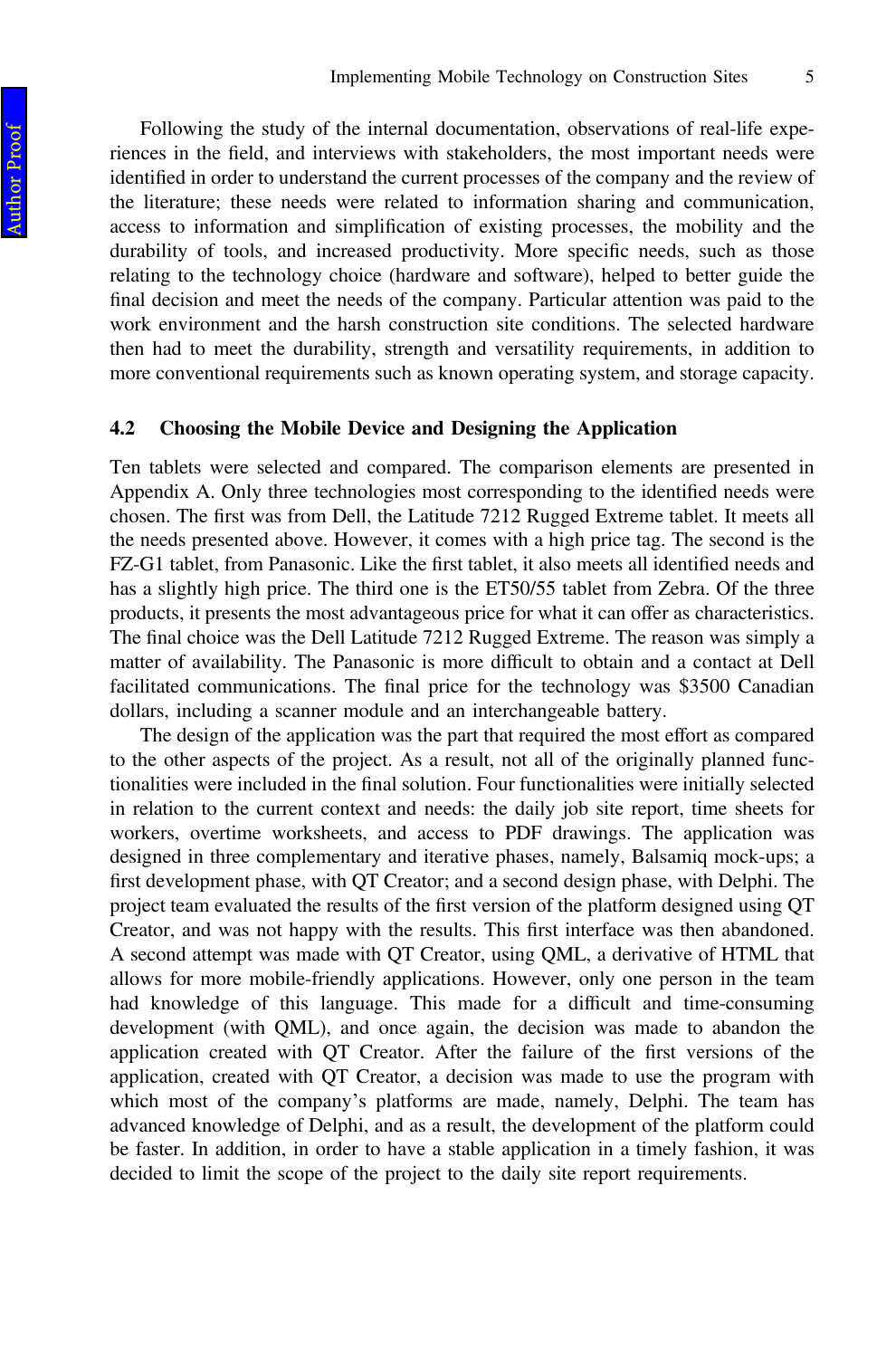#### 4.3 The Final Version of the Application

The development of the final version of the application was done based on the UML class diagram presented in Fig. 1. When the application is launched, the main menu is displayed. Using the three-line symbol on the top left corner, the user can navigate through the different pages of the application. Back on the team composition page, several teams can be created simply by selecting the names of the people who will compose the teams, proceeding by column. These teams will be retained in memory, so the user can quickly enter the team associated with an activity in the daily report. A person can also be removed from or added to an activity in the daily report. It was decided to compose teams in this fashion because the company's site employee database can easily be linked to the application. Consequently, when new employees are added to the human resources database, it is automatically updated.



Fig. 1. UML class diagram of the data management process in the application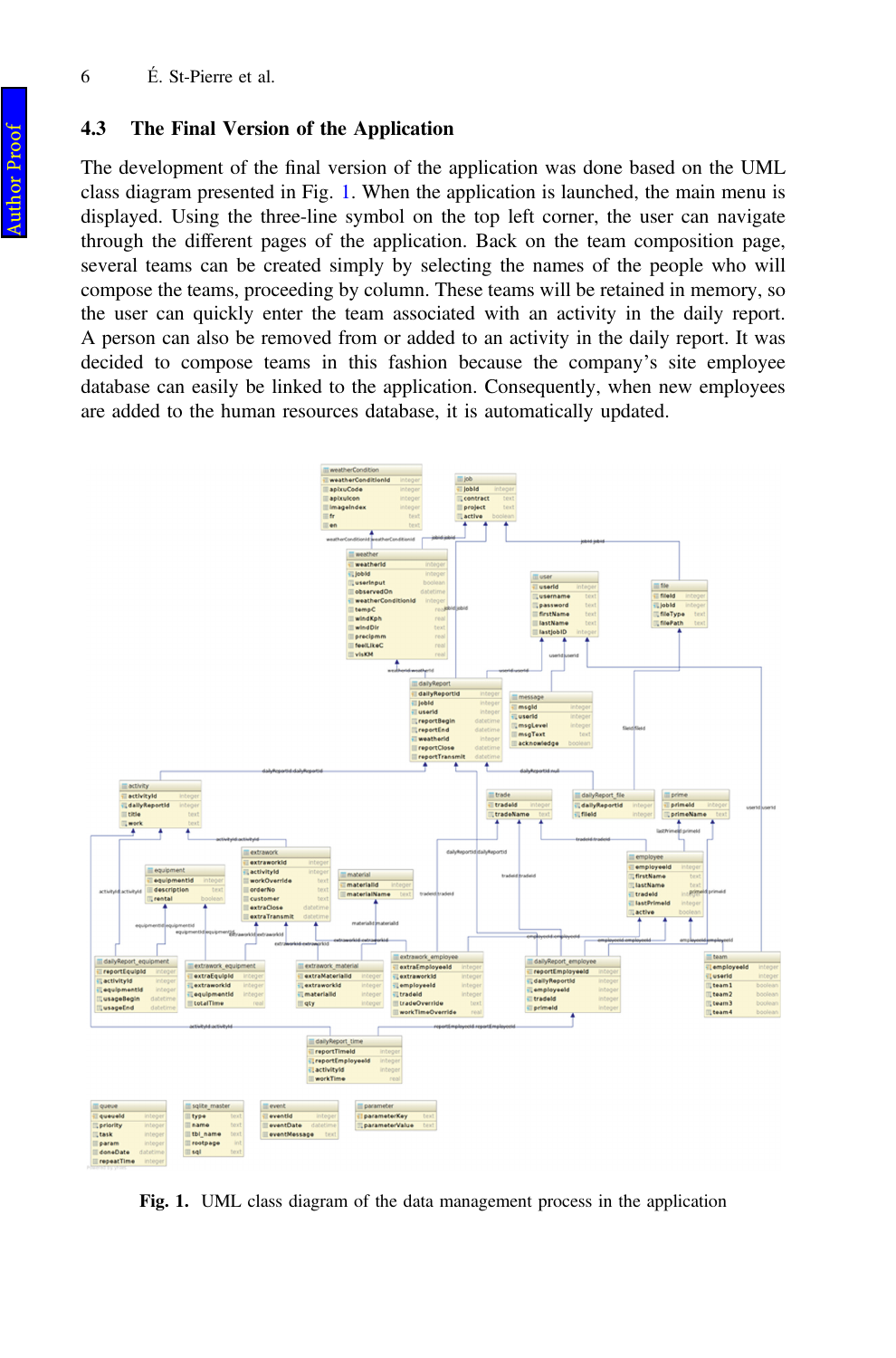When a report is created, it automatically appears in the opening menu of the daily reports. Here, the date of the report is shown, along with the number of total hours worked for the day, the report status and the user who created it. The report can be modified or deleted. When entering the daily report interface, the first thing the user sees is the main menu. All reports are shown and options are provided to create a new report, or to edit or delete a selected one. The user can also navigate through time to see past reports.

Figure 2 shows how the site report interface is organised. Section marked 1 in Fig. 2 allows the user to enter the date and the time. Here, the user can also obtain information about the weather, since it can have a significant impact on the team's performance. Section [2](#page-1-0) summarises the activities conducted during the work day. Each activity must be entered as a separate item in the application. Workers and hours can be associated to activities. On the far right, a summary of activities is found, along with associated hours. Section [3](#page-2-0) allows the workers to author the daily report, including the daily activities and the worked hours. This allows having the right people and the right hours for the overtime worksheets (extra work). In addition, the job of each worker is indicated, as well as whether a bonus is attached to the work performed (e.g., for the group leaders). Section [4](#page-3-0) allows the user to log all the equipment that was used during the day. This section is important for extra work, to indicate the duration of a piece of equipment usage.



Fig. 2. Daily site report interface

# 5 Conclusion and Future Works

The research reported in the present paper provides a new perspective of the difficulties construction firms can face as they move to implement information technologies on their construction sites. It is very interesting to see how, despite the fact that many stable commercial applications exist, some firms prefer to rely on in-house competencies to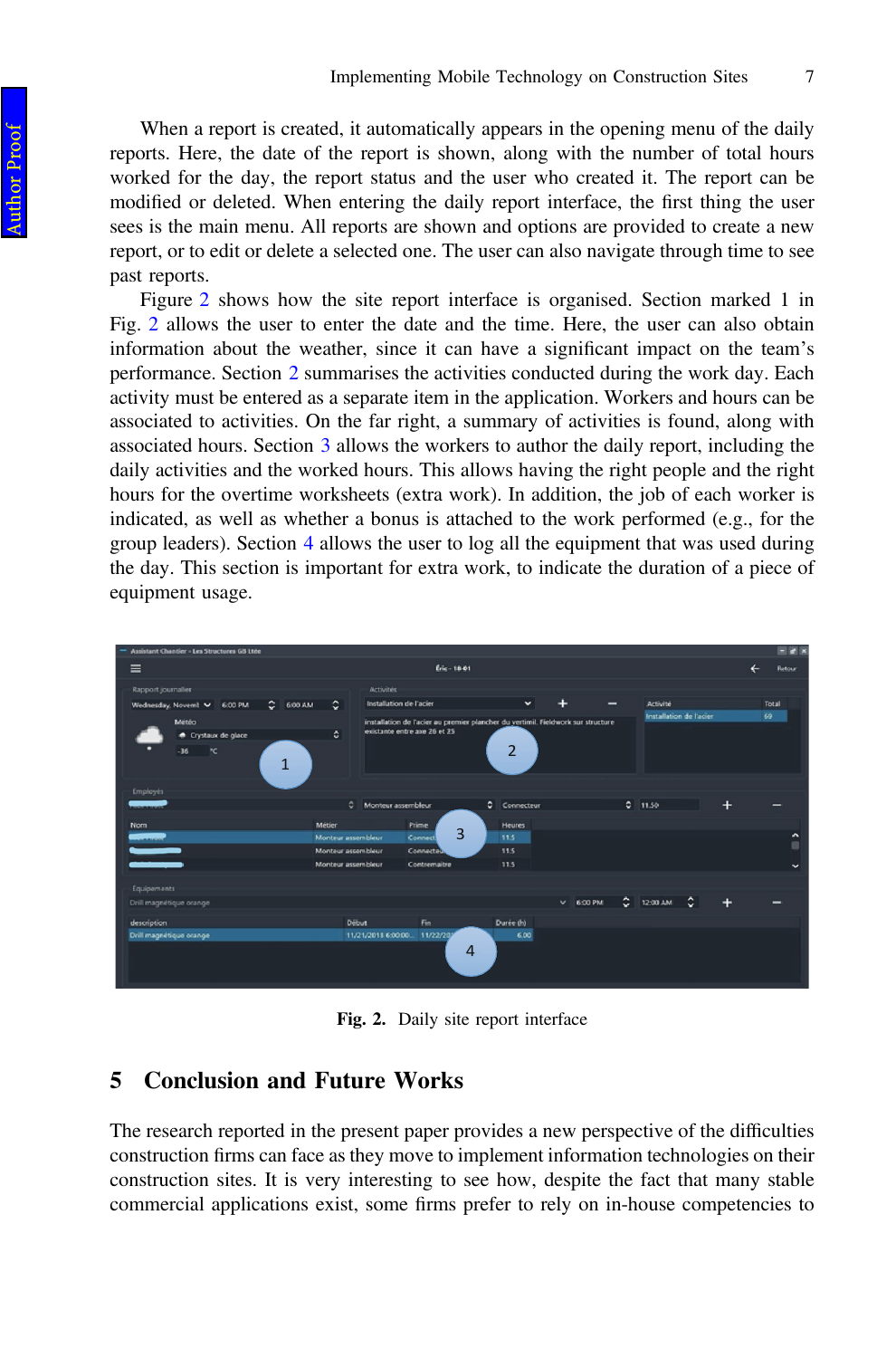<span id="page-7-0"></span>develop their own applications. The study shows that developing such applications can be particularly challenging, with the need to have multiple iterations and failures before achieving the expected goals. In the case studied in this research, the initial needs evolved considerably throughout the application development and evaluation process. Finally, the project had to focus on only a part of the initial needs and to postpone the others for future work.

Future works will present the evaluation process of the technology and the feedbacks from the site team.

# References

- 1. Samuelson, O., Björk, B.-C.: A longitudinal study of the adoption of IT technology in the Swedish building sector. Autom. Constr. 37, 182–190 (2014)
- 2. Kubicki, S., Boton, C.: IT barometer survey in Luxembourg: first results to understand IT innovation in construction sector. In: Computing in Civil and Building Engineering, pp. 179–186. American Society of Civil Engineers, Orlando (2014)
- 3. Boton, C.: Use and impact of information technology in the African construction industry: a preliminary survey from Benin. In: Adjallah, K.H., Birregah, B., Abanda, H.F. (eds.) ICEASSM 2017. LNNS, vol. 72, pp. 411–418. Springer, Cham (2020). [https://doi.org/10.](http://dx.doi.org/10.1007/978-3-030-13697-0_31) [1007/978-3-030-13697-0\\_31](http://dx.doi.org/10.1007/978-3-030-13697-0_31)
- 4. Sacks, R., Eastman, C., Lee, G., Teicholz, P.: BIM Handbook: A Guide to Building Information Modeling for Owners, Designers, Engineers, Contractors, and Facility Managers. Wiley, Hoboken (2018)
- 5. Jung, W., Lee, G.: The status of BIM adoption on six continents. Int. J. Civ. Struct. Constr. Arch. Eng. 9, 406–410 (2015)
- 6. Kassem, M., Succar, B.: Macro BIM adoption: comparative market analysis. Autom. Constr. 81, 286–299 (2017)
- 7. Ahn, Y.H., Kwak, Y.H., Suk, S.J.: Contractors' transformation strategies for adopting building information modeling. J. Manag. Eng. 32, 05015005 (2016)
- 8. Chen, Y., Kamara, J.M.: Using mobile computing for construction site information management. Eng. Constr. Arch. Manag. 15, 7–20 (2008)
- 9. Anumba, C.J., Wang, X.: Mobile and pervasive computing in construction: an introduction. In: Mobile and Pervasive Computing in Construction, pp. 1–10 (2012)
- 10. Chen, Y., Kamara, J.M.: A framework for using mobile computing for information management on construction sites. Autom. Constr. 20, 776–788 (2011)
- 11. Yeh, K.-C., Tsai, M.-H., Kang, S.-C.: On-site building information retrieval by using projection-based augmented reality. J. Comput. Civ. Eng. 26, 342–355 (2012)
- 12. Kimoto, K., Endo, K., Iwashita, S., Fujiwara, M.: The application of PDA as mobile computing system on construction management. Autom. Constr. 14, 500–511 (2005)
- 13. Davies, R., Harty, C.: Implementing "site BIM": a case study of ICT innovation on a large hospital project. Autom. Constr. 30, 15–24 (2013)
- 14. Svalestuen, F., Knotten, V., Laedre, O., Professor, A.: Using building information model (BIM) devices to improve information flow and collaboration on construction sites. J. Inf. Technol. Constr. (ITcon) 22, 204–219 (2017)
- 15. Park, J., Cho, Y.K., Kim, K.: Field construction management application through mobile BIM and location tracking technology. In: International Symposium on Automation and Robotics in Construction, pp. 83–89 (2016)